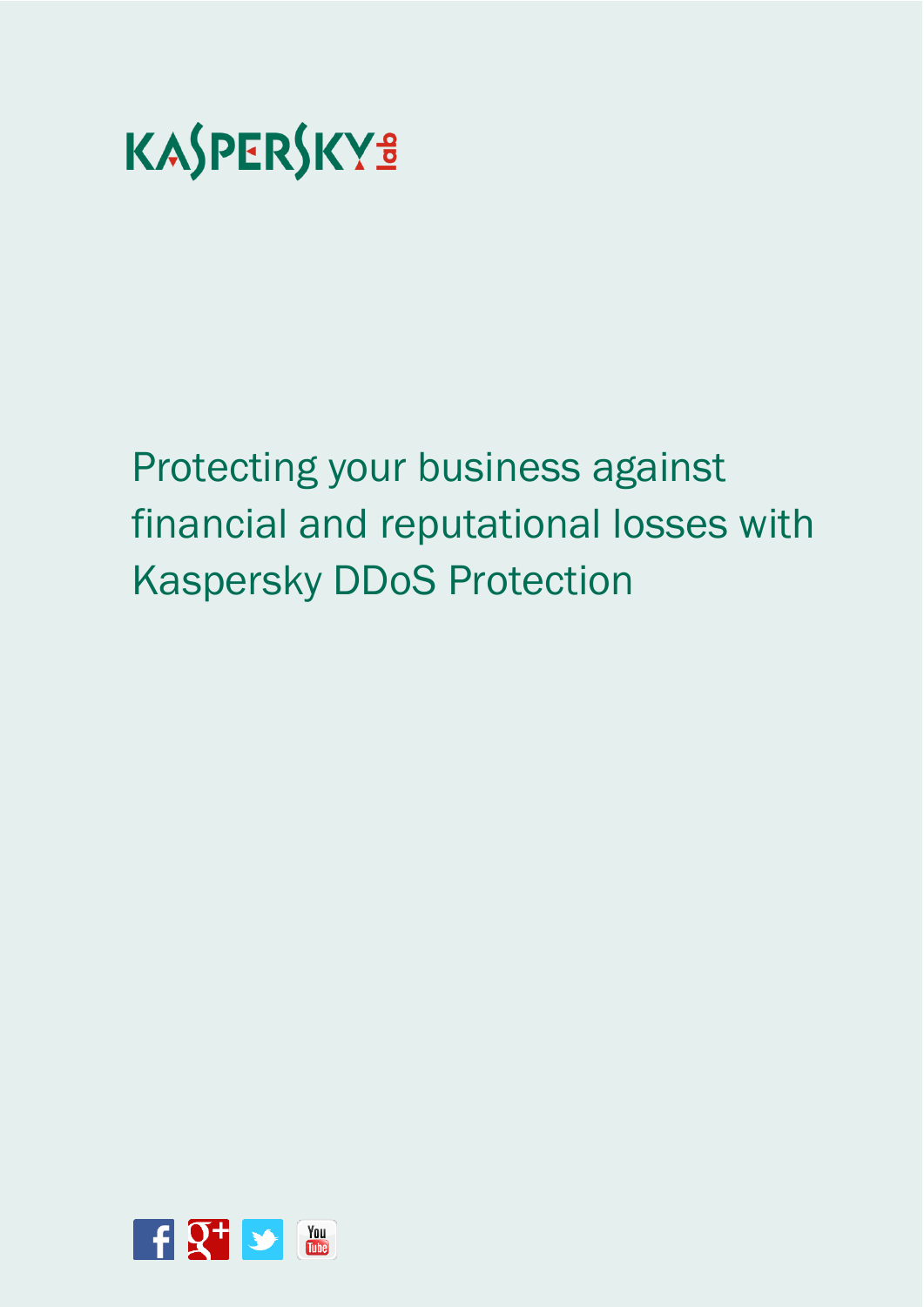A Distributed Denial of Service (DDoS) attack is one of the most popular weapons in the cybercriminals' arsenal. It aims to make information systems such as websites or databases impossible for regular users to access normally. There can be different motives behind launching DDoS attacks, ranging from cyber-hooliganism to dirty tricks campaigns by competitors or even extortion. Any network node available in the Internet may become a target, be it a specific server, a network device or a disused address in the victim's subnetwork.

There are two common scenarios for conducting DDoS attacks: sending requests directly to the attacked resource from a large number of bots, or launching a DDoS amplification attack through publicly available servers containing software vulnerabilities.



*Figure 1. Flow diagram of most popular versions of DDoS attacks*

In the first scenario, cybercriminals turn a multitude of computers, servers, IoT devices, etc. into remotely controlled "zombies" which then follow the master's command and simultaneously send requests to the victim's computing system (conducting a "distributed attack"). Sometimes, a group of users is recruited by hacktivists to do their dirty work. They are provided with special software designed to conduct DDoS attacks and then given orders to attack a target.

Under the second scenario involving an amplification attack, servers leased out from a data center can be used instead of bots. Public servers with vulnerable software are typically used for enhancement. Today, either DNS (domain name system) servers or NTP (network time protocol) servers can be used. In some cases, instead of vulnerable servers, cybercriminals can use sites created using WordPress CMS (usually blogs) with the Pingback function enabled. An attack is amplified by spoofing return IP addresses and sending a short request

### **KASPERSKYS**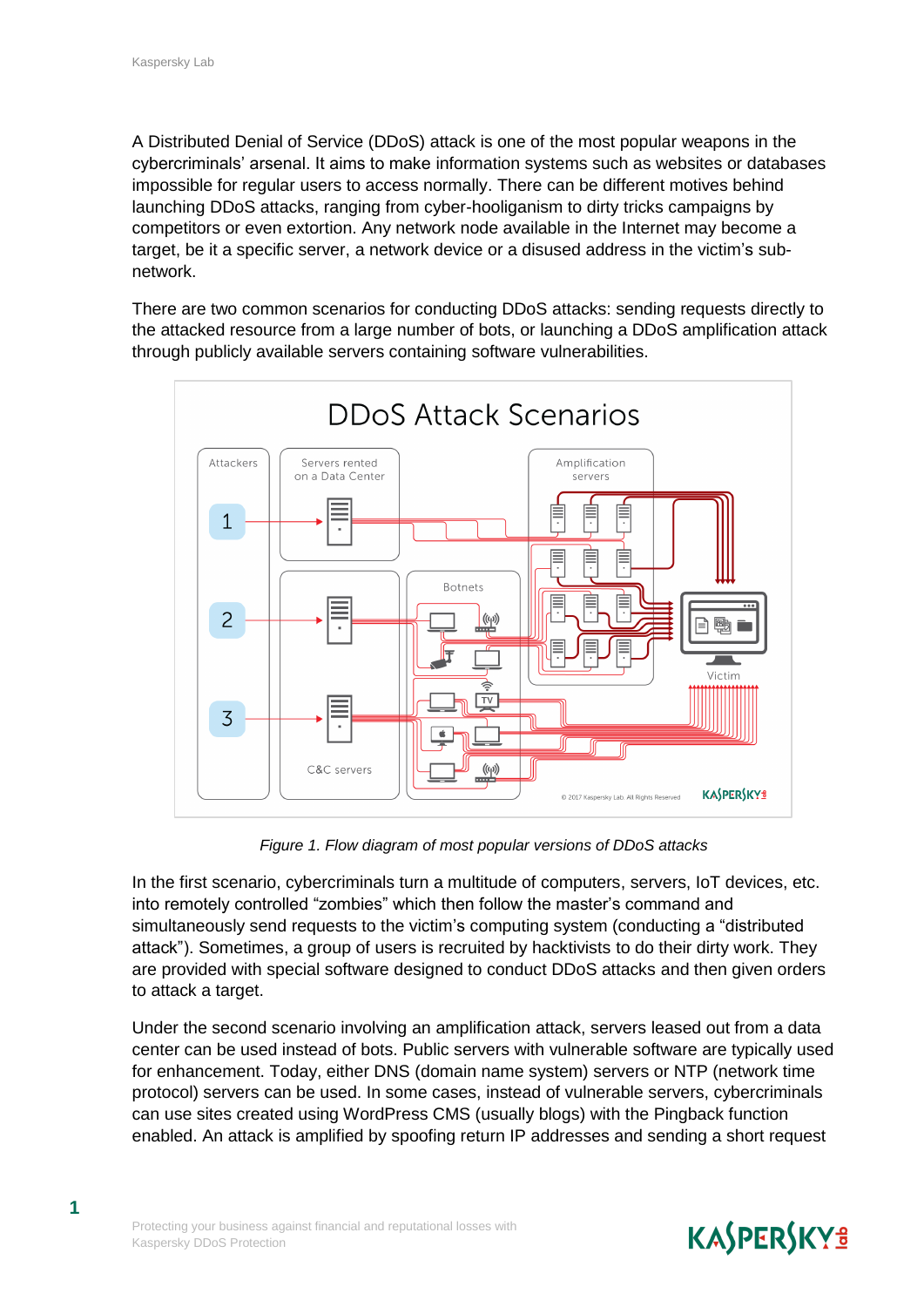to a server or website that requires a much longer response. The received response is sent to the spoofed IP address which belongs to the victim.

#### Counting the costs

There is another factor that makes the situation even more dangerous. The sheer amount of malware out there and vulnerable IoT devices and servers, which can be used by cybercriminals to create botnets or make DNS amplification attacks, means that almost anybody can launch this kind of attack. Cybercriminals advertise their services claiming that they can take down a specified site for [just \\$50 a day](https://securelist.com/analysis/publications/77784/the-cost-of-launching-a-ddos-attack/). The low cost and relative ease of the attack makes it both attractive to those wanting to take down a site and profitable for those carrying out the attack. With payments typically made in cryptocurrency, it is almost impossible to track the orders through transaction flows.

Affordable prices mean that any online resource can be targeted in a DDoS attack – not just large, well-known organizations. Although it is generally more difficult to cause damage to the web-resources of large companies, if they are made unavailable, the cost of that downtime will be much greater. In addition to the direct losses resulting from missed business opportunities (such as online sales), companies which fall victim to DDoS attacks can face fines for defaulting on their obligations or expenses relating to extra measures to protect themselves from further attack. Reputation may also be damaged as a result of attack, causing companies to lose existing or future clients.

The total cost to a business depends on its size, the industry segment it serves and the type of service under attack. According to calculations by Kaspersky Lab and B2B International, [the average cost](https://www.kaspersky.com/about/press-releases/2016_Lose-a-Fortune-One-DDoS-Attack-Can-Cost-a-Company-Over-1.6M) of a DDoS attack can be about \$106,000 for smaller companies and more than \$1.6 million for enterprises, but there are reports that a single DDoS attack has cost a business \$160 million.

# Methods of countering DDoS attacks

With monetary and reputational damage at stake, businesses need to ensure they have robust protection in place to stop them from becoming the next victim. There are three main methods of protecting against DDoS attacks: (1) install special appliances in the company's information infrastructure, (2) use capabilities provided by the ISP and (3) enlist an anti-DDoS service provider to clean traffic from DDoS requests. No matter which approach you take, they all follow the same principle of filtering out the junk traffic (i.e. traffic created by cybercriminals). However, despite being built on the same underlying method, each one has differing degrees of success.

**Installing filtering equipment or a firewall on the company's side** is considered to be the least effective method. Firstly, it requires specially trained personnel within the company to regularly service the equipment and adjust its operation, creating extra costs and resource requirements. Secondly, it is only effective against attacks on the service, and does nothing to prevent attacks choking the Internet channel. A working service is of no use if it cannot be

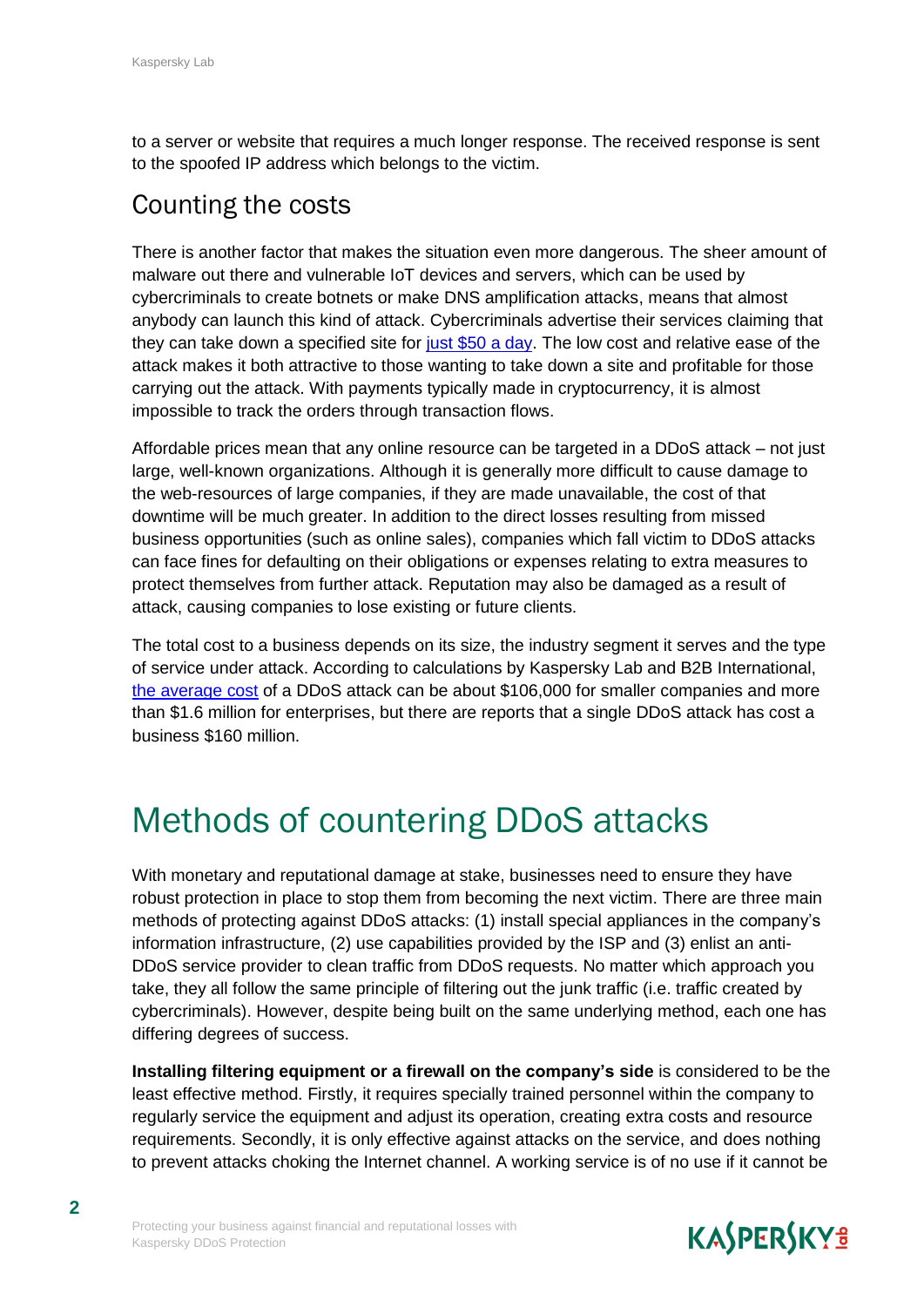accessed from the net. Due to amplified DDoS attacks and attacks using a large number of vulnerable IoT devices, it is very easy to overload [a connection channel.](https://blog.kaspersky.com/attack-on-dyn-explained/13325/) Thirdly, built-in hardware is also not effective against 'smart' DDoS attacks, which are hard to filter with standard methods.

**Relying on the Internet service provider** to filter the traffic is more reliable, as there is a broader Internet channel which is much harder to clog up. However, ISPs are not specialists in security services and, as a result, only filter out the most obvious junk traffic, overlooking more subtle attacks, such as those that use encryption or imitate user behavior. Careful analysis of an attack and a prompt response require appropriate expertise and experience. Using protection provided by the ISP makes the client dependent on a specific provider and creates difficulties if the client needs to use a backup data channel or to change its provider.

The only way to fully neutralize DDoS attacks is to work with **an anti-DDoS service provider** who has its own scrubbing centers implementing a combination of various traffic filtration methods to catch and kill any attacks.

## Kaspersky DDoS Protection

Kaspersky DDoS Protection safeguards against all types of DDoS attacks. The solution combines different methods.

#### Kaspersky Lab's arsenal

The first element of Kaspersky DDoS Protection is our **experts**. For 20 years, Kaspersky Lab has successfully dealt with a wide range of online threats. Over that time, our analysts have acquired a unique level of expertise, including a detailed understanding of how DDoS attacks work. The company's experts constantly watch the latest developments taking hold on the Internet, analyze current methods of conducting cyber-attacks, and improve existing protection tools to keep up with the pace. With this expertise at hand, it is possible to detect a DDoS attack as soon as it is launched and before it floods the target web resource. The solution can also modify filtration rules during the attacks if needed, to keep it effective even against the most sophisticated attacking methods.

The second element is a **sensor**, either installed in Kaspersky DDoS Protection cloud or at customer premises. It analyzes the traffic which goes to the client's resource: the types of protocols used, the number of bytes and data packets sent, the visitor's behavior on the client's website (i.e. the metadata, or information about the sent data). With this information, a statistics-based profile is created for each client. These profiles are records of typical information exchange patterns for each client. Changes in typical times of use are also recorded. Any time the traffic behavior is different from the statistics-based profile it may be indicative of an attack.

Underpinning Kaspersky DDoS Protection is its **scrubbing centers**. These are located in main Internet backbone lines, in places like Frankfurt and Amsterdam. Kaspersky Lab

**3**

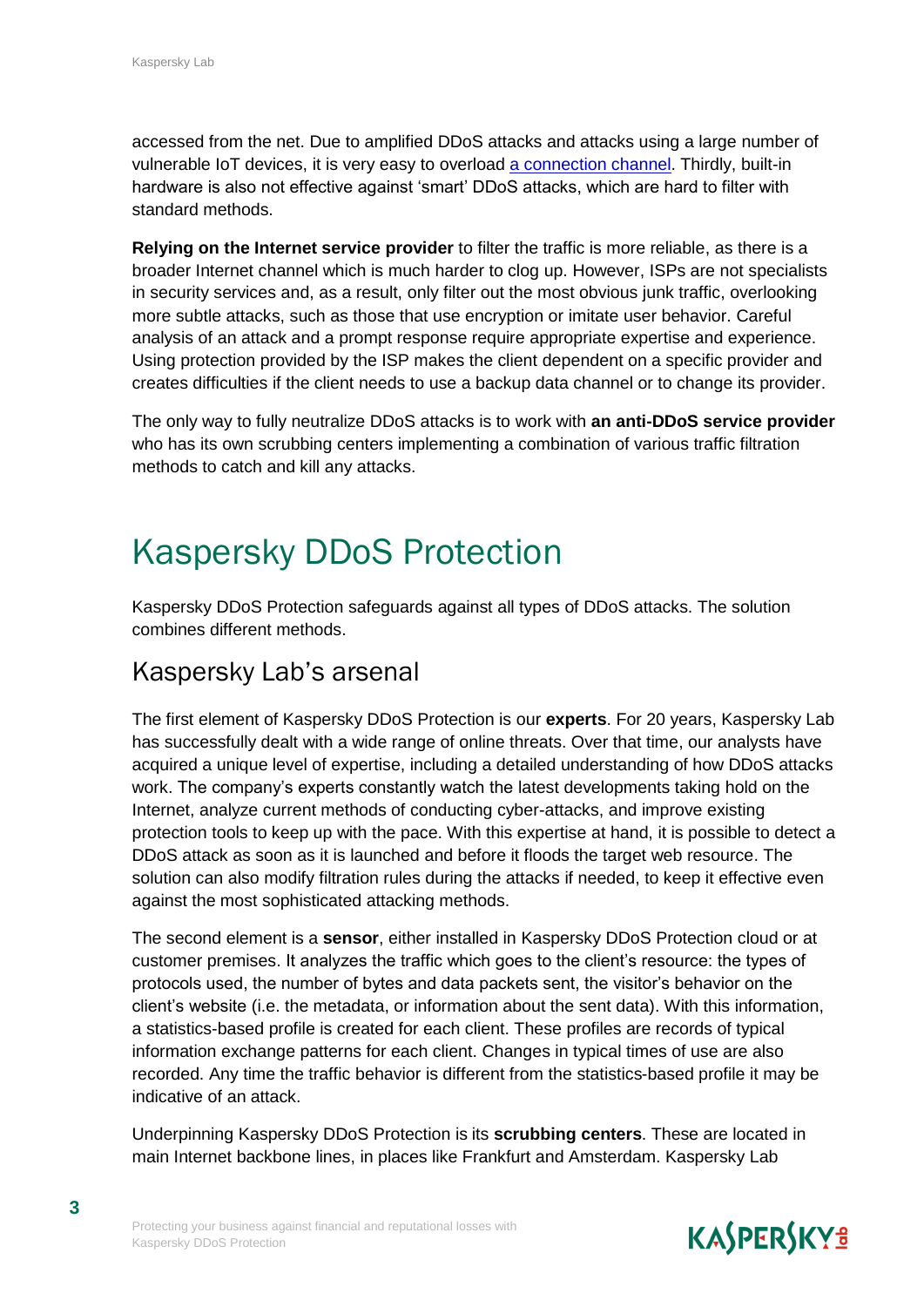simultaneously uses several scrubbing centers, so it can divide or redirect the traffic that needs to be cleaned. The processing centers are united into a common cloud-based information infrastructure and the data is processed within these boundaries. For example, the web traffic of European clients does not leave European territory.

The dedicated **emergency team** of Kaspersky Lab experts is available 24/7 to monitor anomalies in the client's traffic so the onset of any attack can be detected as soon as possible, and filters can be modified as required (attackers can change attacking scenarios in order to bypass protection and to disable the resource attacked).

Another key way of controlling DDoS-traffic is to filter it on the **provider side**. The ISP does not just supply an Internet channel, it can also enter a technology partnership with Kaspersky Lab. Thus, Kaspersky DDoS Protection can cut off the most obvious junk traffic, used in the majority of DDoS-attacks, as close to its point of origin as possible. This prevents the streams from merging into a single powerful attack and eases the burden on the scrubbing centers, which are free to handle more sophisticated junk traffic.

One more layer of protection is the **DDoS Intelligence system**. It is designed to intercept and analyze commands sent to bots from command and control (C&C) servers. This system helps Kaspersky Lab experts to gather additional information about DDoS attacks.



*Figure 2. Kaspersky DDoS Protection: Operation Diagram*

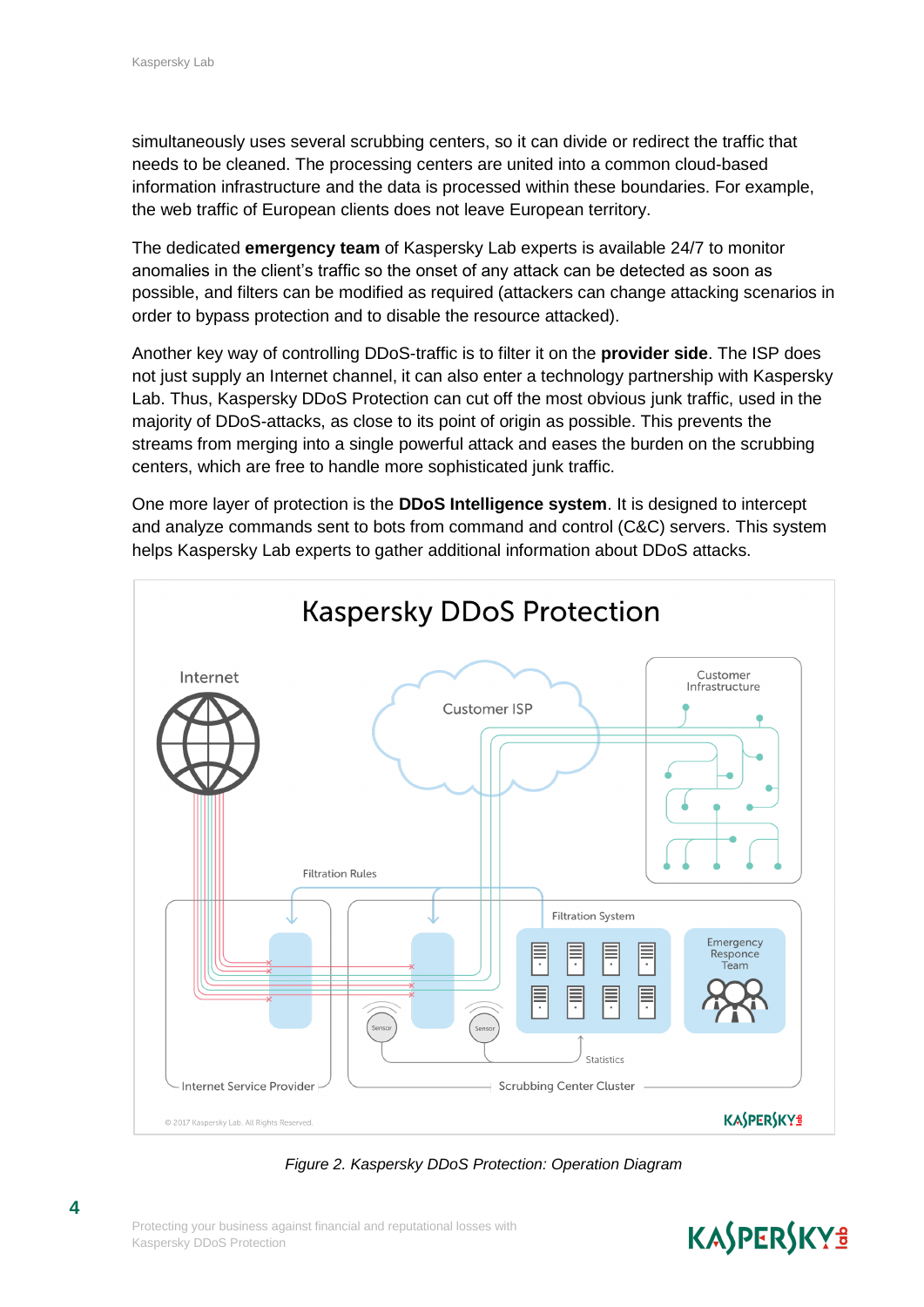## How it works

#### Traffic redirection and delivery

There are two types of traffic redirection: on-demand, when traffic routes to scrubbing centers only in the case of attack, and always-on, when traffic goes through scrubbing centers constantly.

The actual traffic redirection can be initiated using one of two methods – by announcing the client's subnet using a BGP dynamic routing protocol, or by modifying the DNS record. The first method requires the client to have an Autonomous System (AS) and an address range that is independent of the provider, such as a block of IP addresses provided by a regional Internet registrar.

There are also several approaches to delivering traffic, which is cleaned up from the junk, back to the client servers. It can be as easy and as fast as via a reverse proxy redirection or routing (through a GRE virtual tunnel or leased line between the scrubbing center and the client's IT infrastructure).

Methods of traffic redirection to the scrubbing center, cleaned traffic delivery and sensor location depend on the type of Kaspersky DDoS Protection chosen by the client:

| Type of protection                        | Traffic<br>redirection | <b>Traffic</b><br>delivery | <b>Sensor</b><br><b>location</b> |
|-------------------------------------------|------------------------|----------------------------|----------------------------------|
| <b>Kaspersky DDoS Protection Control</b>  | <b>BGP On-Demand</b>   | Routing                    | On premise                       |
| <b>Kaspersky DDoS Protection Connect</b>  | DNS Always-On          | Proxy, routing             | In cloud                         |
| <b>Kaspersky DDoS Protection Connect+</b> | <b>BGP Always-On</b>   | Routing                    | In cloud                         |

#### Kaspersky DDoS Protection Control

This method re-routes traffic to the scrubbing centers only in the case of attack, and requires the sensor to be installed in the client's IT infrastructure. The sensor analyzes client's traffic without redirecting it to scrubbing centers.

When the on-duty DDoS expert at Kaspersky Lab receives a signal from the system that traffic arriving to the client does not match the statistical profile and the attack is confirmed, the client is notified of the attack. Client should give the order to redirect the traffic to the scrubbing centers. When the attack is over, traffic is directed back to the client's resources.

The traffic redirection is initiated by announcing the client's subnet using a BGP dynamic routing protocol. Cleaned traffic is delivered to the client site via a virtual tunnel or leased line between the scrubbing center and the client's network equipment.

This method is useful for big companies that do not want the traffic to be redirected to third party servers on a regular basis. They also should have enough resources to install servers with working sensors inside company's infrastructure and to allocate dedicated IT staff to be



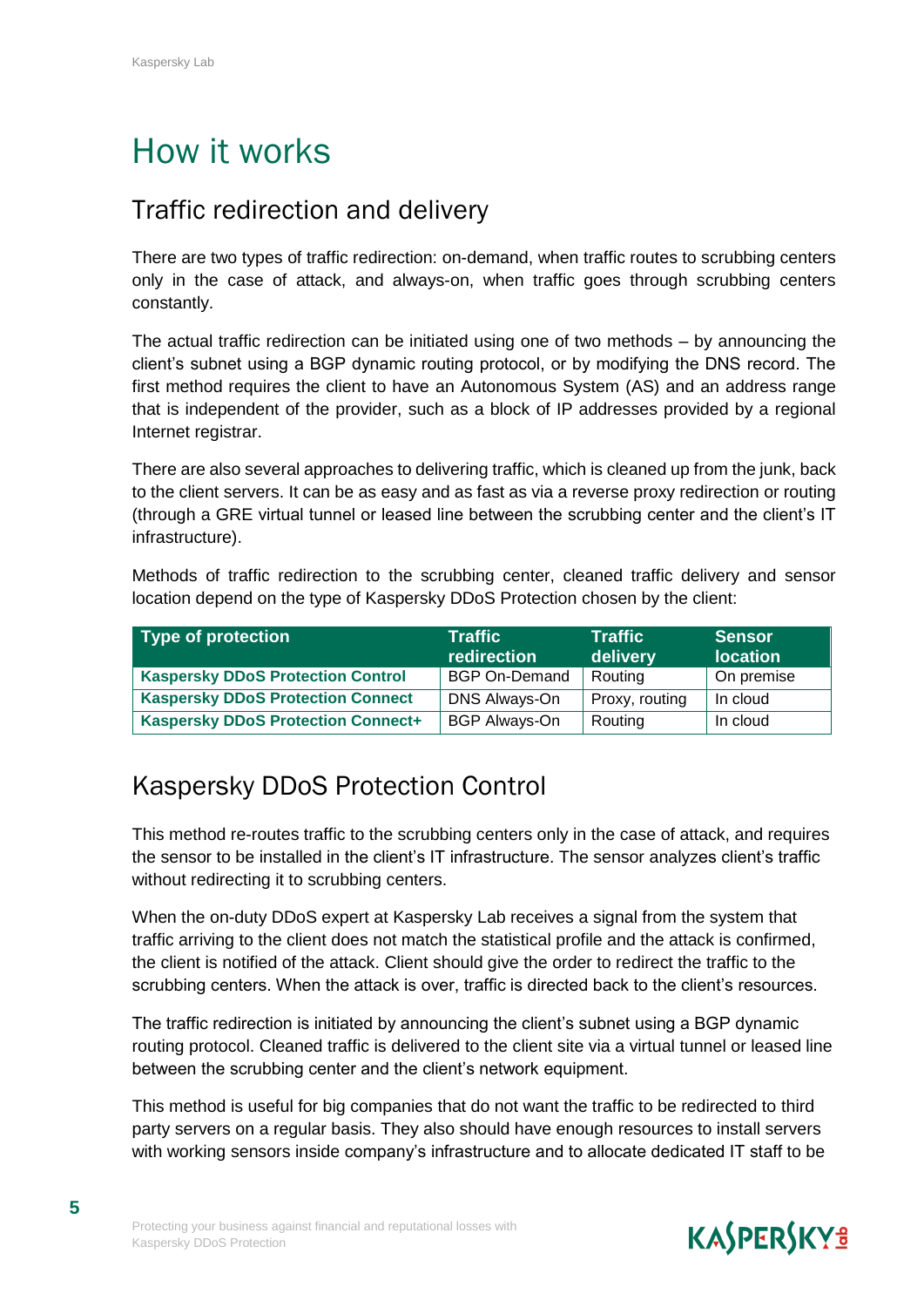on hand 24/7 in order to redirect traffic to Kaspersky Lab's scrubbing centers in the event of an attack.

#### Kaspersky DDoS Protection Connect

In this case, the sensor is installed within the Kaspersky Lab infrastructure and the client's traffic always goes through the scrubbing centers. It's a fully managed service located in the Kaspersky DDoS Protection cloud and monitored 24/7 by Kaspersky Lab's emergency team. Neither the sensor, nor Kaspersky Lab experts access specific content within the traffic, modify or copy it.

The client replaces the IP address in the DNS A-record with the IP address assigned by the scrubbing center. After this, all traffic arriving at the client's address will be sent to the scrubbing center first. However, to stop the attack on the old IP address continuing, the provider has to block all incoming traffic except data coming from the scrubbing center. The channels, through which the cleaned traffic is delivered to the client, can be arranged according to the Generic Routing Encapsulation (GRE) protocol or via a reverse proxy redirection.

This method is only useful for small companies that have a few IP addresses to be replaced with those of scrubbing centers.

#### Kaspersky DDoS Protection Connect+

For Kaspersky DDoS Protection Connect+, the sensor is also installed within the Kaspersky Lab infrastructure and the client's traffic always goes through the scrubbing centers. The difference is that the traffic redirection is initiated by announcing the client's subnet using a BGP dynamic routing protocol.

This method is best for big companies, which cannot suffer even a minute of downtime and need anti-DDoS protection to be permanently switched on, but cannot replace all IP addresses as required by Kaspersky DDoS Protection Connect, because have too many of them.

#### Cleaning process

As soon as Kaspersky Lab's technologies determine the type of the attack, specific cleaning rules are applied for the type of attack and the specific web resource. Some of the rules, designed to treat the crudest type of attacks, are communicated to the provider's infrastructure and applied on routers owned by the provider. The remaining traffic is delivered to the scrubbing center's servers and filtered according to a number of characteristic signs, such as IP addresses, geographical data, information from the HTTP headers, the correctness of protocols and exchange of SYN packets, etc.

The sensor continues to monitor the traffic as it comes to the client. If it still shows signs of a DDoS attack, the sensor alerts the scrubbing center, and the traffic undergoes deep behavior and signature analysis. With these methods, malicious traffic can be filtered out based on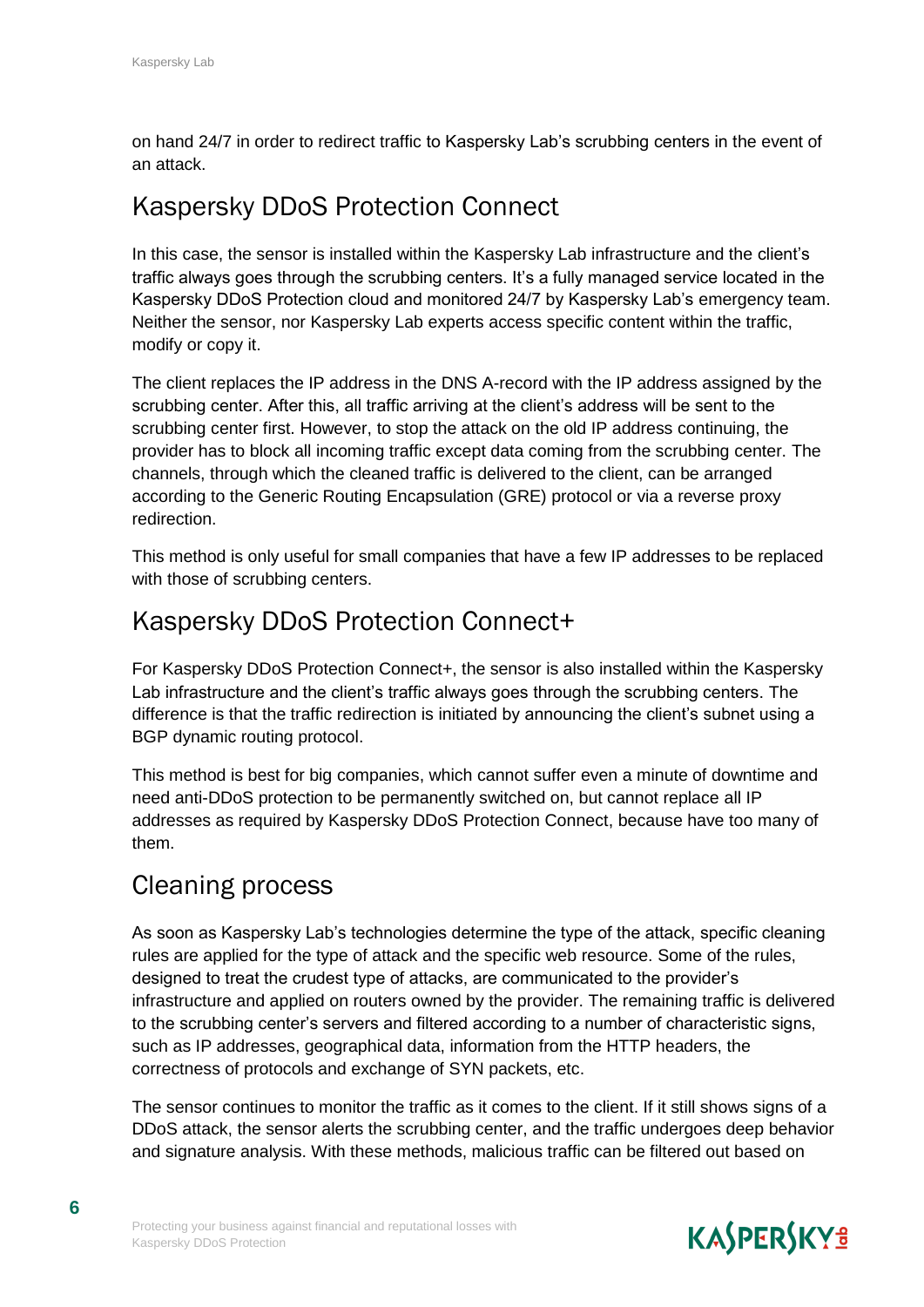signatures, i.e. a specific type of traffic can be completely blocked, or IP addresses can be blocked based on specific observed criteria. This way, even the most sophisticated attacks are filtered, including an HTTP and HTTPS flood attack. These attacks involve imitations of a user visiting a website, but they are actually chaotic, unnaturally fast, and typically come from a regiment of zombie computers. The use of encryption (HTTPS) makes it more difficult to detect an attack and protect against it because it requires traffic decryption to analyze queries to check whether it's 'clean' or 'junk'.

Kaspersky Lab's experts monitor the entire process using a dedicated interface. If an attack is more complicated than usual or is atypical, the expert may step in, change the filtering rules and reorganize the processes. Clients can also watch how the solution performs and how the traffic behaves, using their own interface.

|                                                                                                |                                                            |                     |                        |                       |                      |                             | G English - No new messages C Contact administrator |                   | <b>Documents</b>                     |
|------------------------------------------------------------------------------------------------|------------------------------------------------------------|---------------------|------------------------|-----------------------|----------------------|-----------------------------|-----------------------------------------------------|-------------------|--------------------------------------|
| Kaspersky<br><b>DDoS Protection</b>                                                            | <b>Anomalies</b>                                           | 4<br><b>Attacks</b> | ٦ī<br><b>Resources</b> | al.<br><b>Reports</b> | 懋<br><b>Settings</b> |                             |                                                     | Welcome, KDPadmin | Quit                                 |
| Group Any<br>Period 01.12.2016 00:00 - 15.03.201' 23:56 during which the attacks were observed | Resource Any                                               |                     | * Attack type Any      |                       | $\pmb{\mathrm{v}}$   |                             |                                                     |                   | Apply.<br>Clear<br>Filter is applied |
| Mixed<br>$\Delta$                                                                              | - www.etp-ets.ru (ETS-Main) Mar 11, 2017 20:06 - 2 h 1 min |                     |                        |                       |                      |                             |                                                     |                   | More details »                       |
| Incoming TCP traffic<br>$\bullet$                                                              |                                                            | 1,74K pps           |                        |                       | 247.69%              | Mar 11, 2017 22:00 - 3 min  |                                                     | 2,22K             | Id anomaly: 6630815                  |
| Incoming traffic in pps<br>۰                                                                   |                                                            | 1,74K pps           |                        |                       | 247.75%              | Mar 11, 2017 22:00 - 3 min  |                                                     |                   |                                      |
| + Incoming traffic in bps<br>٠                                                                 |                                                            | 16,36M bps          |                        |                       | 299.27%              | Mar 11, 2017 22:00 - 3 min  |                                                     | 1,15K             |                                      |
| + Incoming TCP traffic<br>٠                                                                    |                                                            | 24,97K pps          |                        |                       | 4 110.86%            | Mar 11, 2017 20:07 - 10 min |                                                     |                   |                                      |
| + SYN packets<br>٠                                                                             |                                                            | 4,05K pps           |                        |                       | 4 760.8%             | Mar 11, 2017 20:07 - 10 min |                                                     | 83.7              | 21:30 21:50 22:05 22:20 22:40        |
| † Incoming traffic in pps<br>٠                                                                 |                                                            | 24.98K pps          |                        |                       | 4 111.79%            | Mar 11, 2017 20:07 - 10 min |                                                     |                   |                                      |
| t Incoming traffic in bps<br>۰                                                                 |                                                            | 27.21M bps          |                        |                       | 1964.33%             | Mar 11, 2017 20:07 - 10 min |                                                     |                   |                                      |
| TCP data - www.etp-ets.ru (ETS-Main) Mar 9, 2017 22:46 - 2 h 2 min<br>$\Delta$                 |                                                            |                     |                        |                       |                      |                             |                                                     |                   | More details »                       |
| 1 Incoming TCP traffic<br>٠                                                                    |                                                            | 24,93K pps          |                        |                       | 3 828.53%            | Mar 9, 2017 22:47 - 14 min  |                                                     | 25.55K            | Id anomaly: 6614737                  |
| <b>SYN packets</b><br>۰                                                                        |                                                            | 4,34K pps           |                        |                       | 5 112.98%            | Mar 9. 2017 22:47 - 14 min  |                                                     |                   |                                      |
| <sup>†</sup> Incoming traffic in pps<br>٠                                                      |                                                            | 24,93K pps          |                        |                       | 3 829.12%            | Mar 9, 2017 22:47 - 14 min  |                                                     | 32,86K            |                                      |
| <sup>†</sup> Incoming traffic in bps<br>۰                                                      |                                                            | 29,81M bps          |                        |                       | 650.61%              | Mar 9, 2017 22:47 - 13 min  |                                                     |                   |                                      |
|                                                                                                |                                                            |                     |                        |                       |                      |                             |                                                     | 177.18            | 22:20 22:40 22:55 23:10 23:30        |
|                                                                                                |                                                            |                     |                        |                       |                      |                             |                                                     |                   |                                      |

*Figure 3. Example of the client's interface* 

When the attack is over, the client receives a detailed report of the attack, including a detailed account of how it developed, graphs plotting measurable parameters, and the geographical distribution of the attack sources.

### **KASPERSKYS**